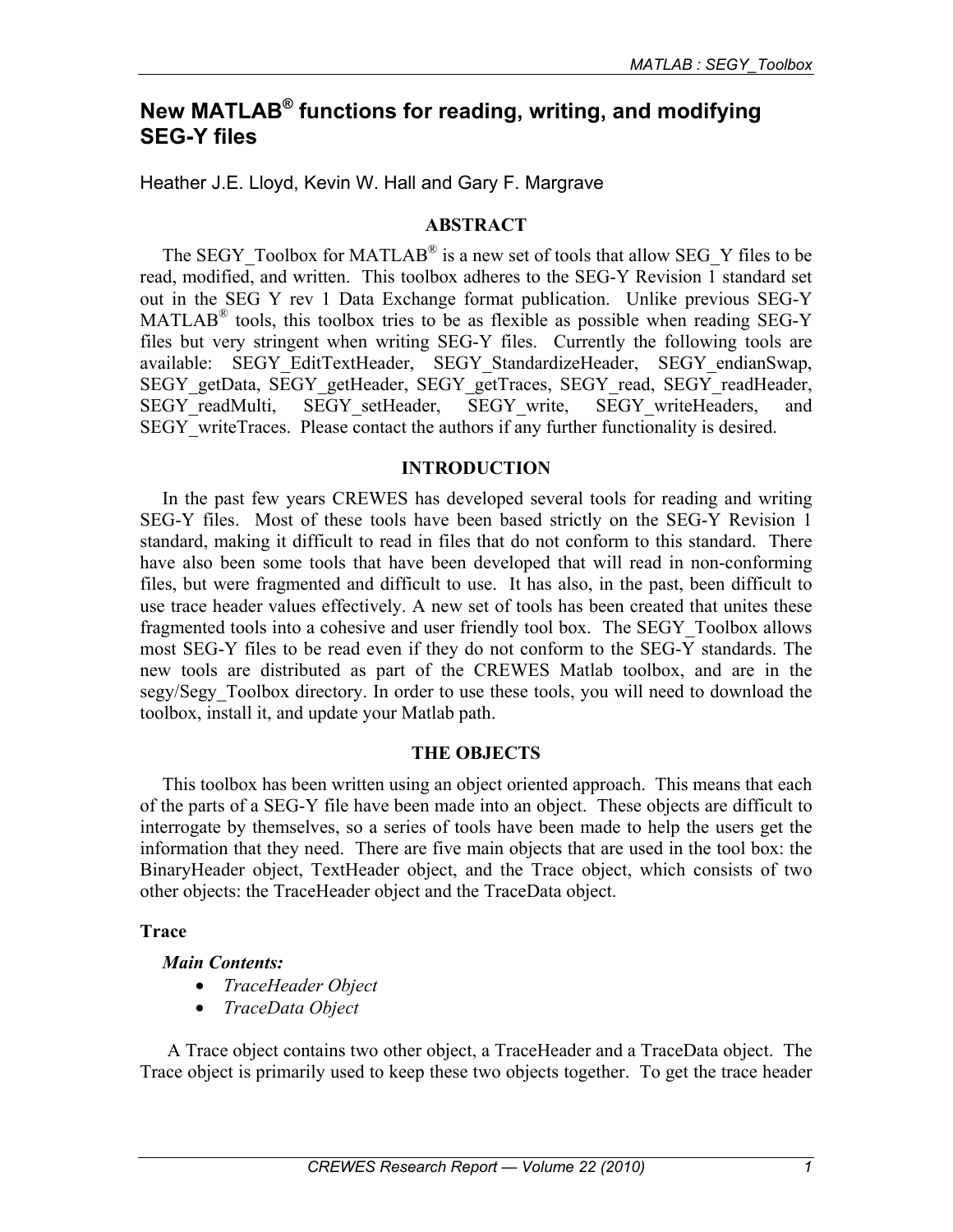information out of a Trace object use SEGY\_getHeader. To get the trace data out of a Trace object use SEGY\_getData.

### **TraceHeader**

#### *Main Contents:*

- *Header Information*
- *Definition Information*

A TraceHeader object stores the trace header information. This object can exist by itself or as part of a Trace object. It uses a Definition file to format the header information into useful data. The information contained in each trace header is specific to the trace it belongs with. To get a piece of header information use the SEGY\_getHeader tool. To change a header value, use the SEGY\_setHeader tool. These tools will return a value for every trace that was read into Matlab.

#### **TraceData**

#### *Main Contents:*

• *Trace Data* 

A TraceData object contains the traces of the SEG-Y file. It is found in a Traces object. To get the data into a usable Matlab matrix use the tool SEGY\_getData.

#### **BinaryHeader**

#### *Main Contents:*

- *Header Information*
- *Definition Information*

A BinaryHeader object stores the binary header information. The information contained in this object is usually about the whole SEG-Y file. It uses a Definition file to format the header information into useful data. To get a piece of header information use the SEGY getHeader tool. To change a header value, use the SEGY setHeader tool.

# **TextHeader**

#### *Main Contents:*

• *Text header Information* 

A TextHeader object stores the text header information. This is ASCII or EBCDIC formatted text, which is used to communicate information to the User and not the computer. To get the text use the SEGY getHeader tool. To save changes made to the header use the SEGY setHeader tool.

# **THE TOOLS**

# **SEGY\_read**

*Syntax: [traces,texthead,binaryhead,extendedhead]=SEGY\_read(filein)*

• Inputs:

*filein* = the name of the SEG-Y file that is to be read in (optional).

• Outputs: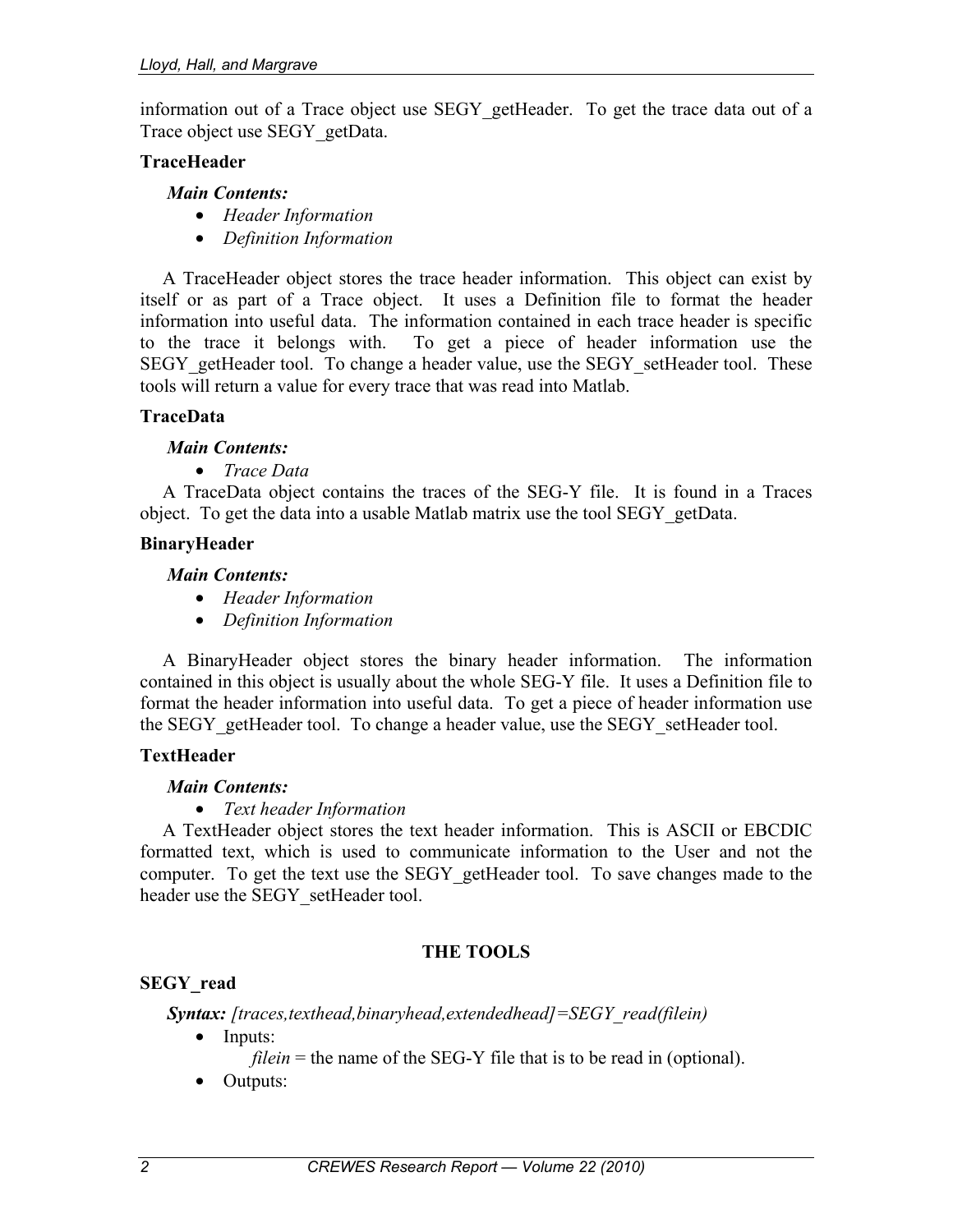- *traces* = a TraceHeader object. To get the trace header values use SEGY\_getHeader.
- *texthead* = a TextHeader object. To get the character array use SEGY\_getHeader.
- *binaryhead* = a BinaryHeader object. To get the binary header values use SEGY\_getHeader.
- *extendedhead* = a cell array of TextHeader Objects. To get the character array use SEGY\_getHeader.

SEGY\_read is a tool that reads an entire SEG-Y file into Matlab objects. This tool automatically determines whether the text header is ASCII or EBCDIC format, uses comma delimited files to decode the binary header and the trace header, uses a graphical user interface that allows the user to verify the format of trace data (Figure 1) and uses a dialog box to identify any extended headers. For trace headers and binary headers that do not follow the SEG-Y revision 1 standards some additional steps are required, please see the non-standard SEG-Y files section in this paper.



FIG. 1. This figure shows the trace format graphical user interface. The four top plots are histograms of the data when decoded using different file formats. The lower window is a plot of the trace using the selected format indicated by the radio button (in this case the upper left option).

# **SEGY\_readHeader**

*Syntax: [tracehead,texthead,binaryhead,extendedhead]=SEGY\_read(filein)* 

• Inputs:

*filein* = the name of the SEG-Y file that is to be read in.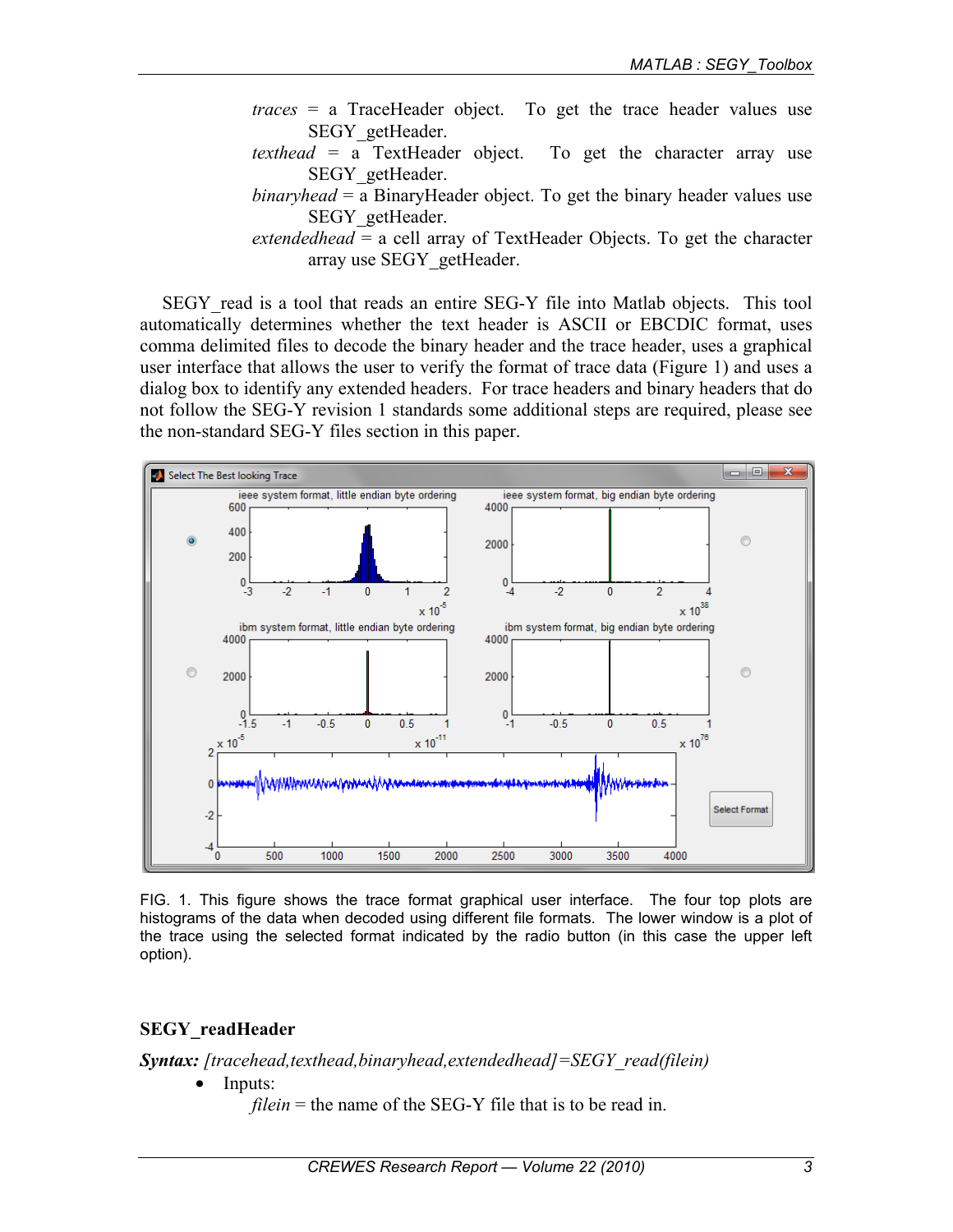- Outputs:
	- *texthead* = a TextHeader object. To get the character array use SEGY\_getHeader.
	- *binaryhead* = a BinaryHeader object. To get the binary header values use SEGY\_getHeader.
	- *tracehead* = a TraceHeader object. To get the trace header values use SEGY\_getHeader.
	- *extendedhead* = a cell array of TextHeader Objects. To get the character array use SEGY\_getHeader.

SEGY readHeader is a tool that will only read in the text header, binary header, extended headers and the trace headers. SEGY getTraces will load the trace data of selected traces.

# **SEGY\_readMulti**

 *Syntax: [traces, texthead,binaryhead,extendedhead]=SEGY\_readMulti({}) [traces, texthead,binaryhead,extendedhead]=SEGY\_readMulti({file1,file2,file3}) [traces, texthead,binaryhead,extendedhead]=SEGY\_readMulti({path})* 

- Inputs:
	- *file* = a cell array containing the names of the SEG-Y files that are to be read in. file can also be the path to a directory containing \*.sgy files. If file is set to  $\{\}$  then a prompt will ask the user to select files.
- Outputs:
	- *texthead* = a TextHeader object. To get the character array use SEGY\_getHeader.
	- *binaryhead* = a BinaryHeader object. To get the binary header values use SEGY\_getHeader.
	- *traces* = a Trace object. To get the trace header values use SEGY getHeader. To get the trace data values use SEGY\_getData.
	- *extendedhead* = a cell array of TextHeader Objects. To get the character array use SEGY\_getHeader.

SEGY readMulti is a tool that will read in several files, or a directory of files and combine them. For this to work, the job id, a number that indicates that the files belong to the same survey, must be the same for all files. If the job id is the same then this program assumes that the file contains the same amount of extended headers in the first file as the subsequent files. This program also assumes that if the trace format code, a value stored in the binary header, is the same for two files then they contain the same format of data. For example, both files would have IBM floating point data, rather than one having IBM type data and the other has IEEE type data.

# **SEGY\_getTraces**

 *Syntax: traces = SEGY\_getTraces(tracehead) traces = SEGY\_getTraces(tracehead,word,value); traces = SEGY\_getTraces(tracehead,word1,value1,word2,value2,word2,value3,...);*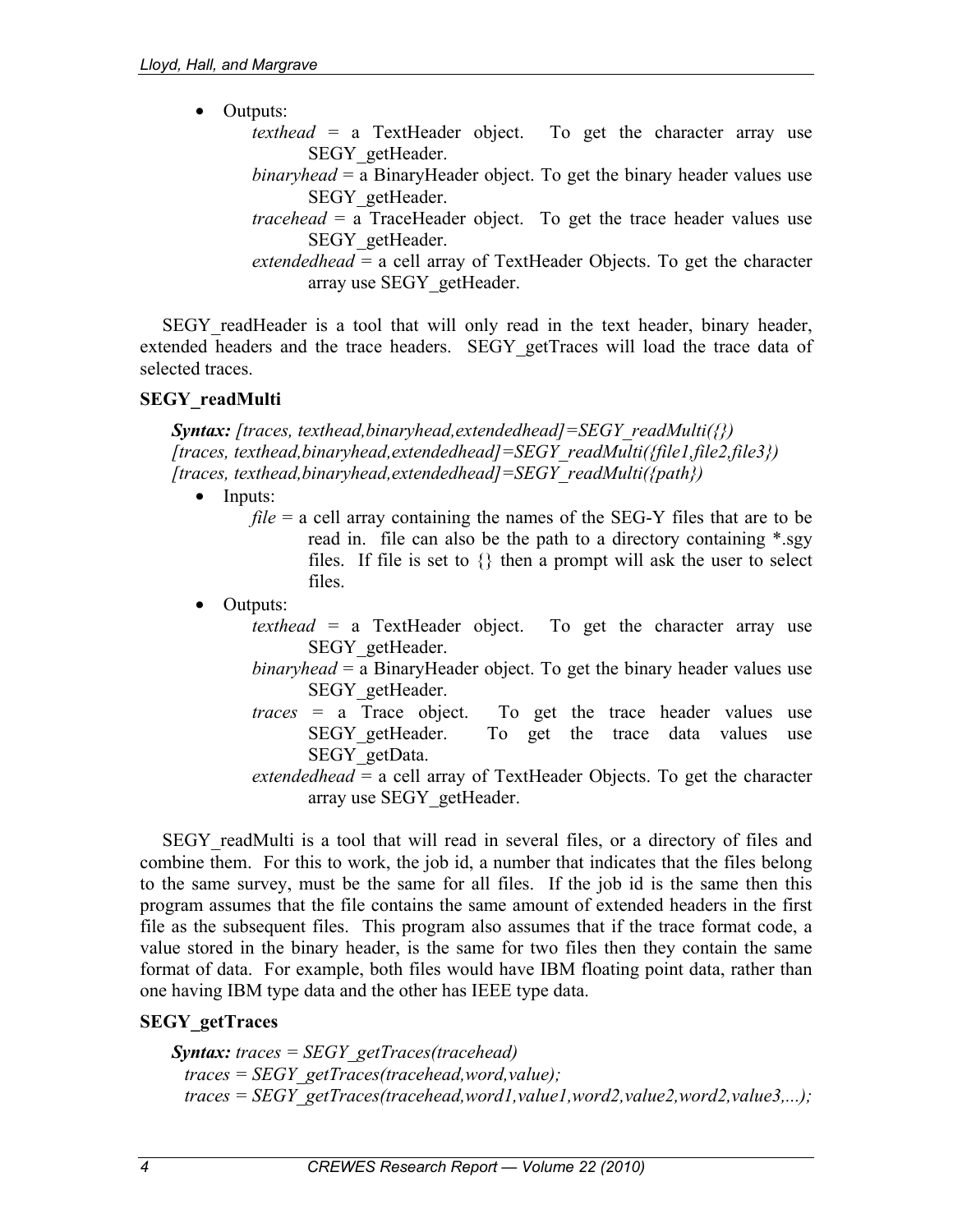• Input:

 *tracehead* = can be either a TraceHeader object which can be created by SEGY readHeaders or a filename.

 *word* = a name defined in the definitions file, These values are given in Table 1.

*value* = can be either a scalar value or a numerical array

- Output:
	- *traces* = a Trace object. To get the traceheader values use SEGY getHeader. To get the trace data values use SEGY\_getData.

SEGY\_getTraces is a function that allows the user to selectively read some traces from the file. This is done by comparing *value* to the traceheader data. The input parameter *word* must be one of the names defined in the definitions file. To follow the guidelines set out in the SEG-Y revision 1 standard, the word must any of the ones listed in Table 1. If a word is not among the ones listed in Table 1, an error will occur. It is possible to search using multiple words. An example would be:

*traces = SEGY\_getTraces(tracehead,'gx',1:50,'cdpx',60);* 

which would search for traces that have a group (receiver) *x* coordinate in the range 1:50 and a common depth point *x* coordinate of 60.

Table 1. This table contains the name of the variables used in the definitions file for the trace headers along with a description of what each variable is. These variables are based on the SEG-Y revision 1 Standard.

| <b>Name</b> | <b>Description</b>                                                           |  |  |  |
|-------------|------------------------------------------------------------------------------|--|--|--|
| tracl       | Trace sequence number within line                                            |  |  |  |
| tracr       | Trace sequence number within SEGY file                                       |  |  |  |
| fldr        | Original field record number                                                 |  |  |  |
| tracf       | Trace number within the original field record                                |  |  |  |
| ep          | Energy source point number                                                   |  |  |  |
| cdp         | Ensemble number                                                              |  |  |  |
| cdpt        | Trace number within the ensemble                                             |  |  |  |
| trid        | Trace identification code                                                    |  |  |  |
| nvs         | Number of vertically summed traces yielding this trace                       |  |  |  |
| nhs         | Number of horizontally stacked traces yielding this trace                    |  |  |  |
| duse        | Data use                                                                     |  |  |  |
| offset      | Distance from center of the source point to the center of the receiver group |  |  |  |
| gelev       | Receiver group elevation                                                     |  |  |  |
| selev       | Surface elevation at source                                                  |  |  |  |
| sdepth      | Source depth below surface                                                   |  |  |  |
| gdel        | Datum elevation at receiver group                                            |  |  |  |
| sdel        | Datum elevation at source                                                    |  |  |  |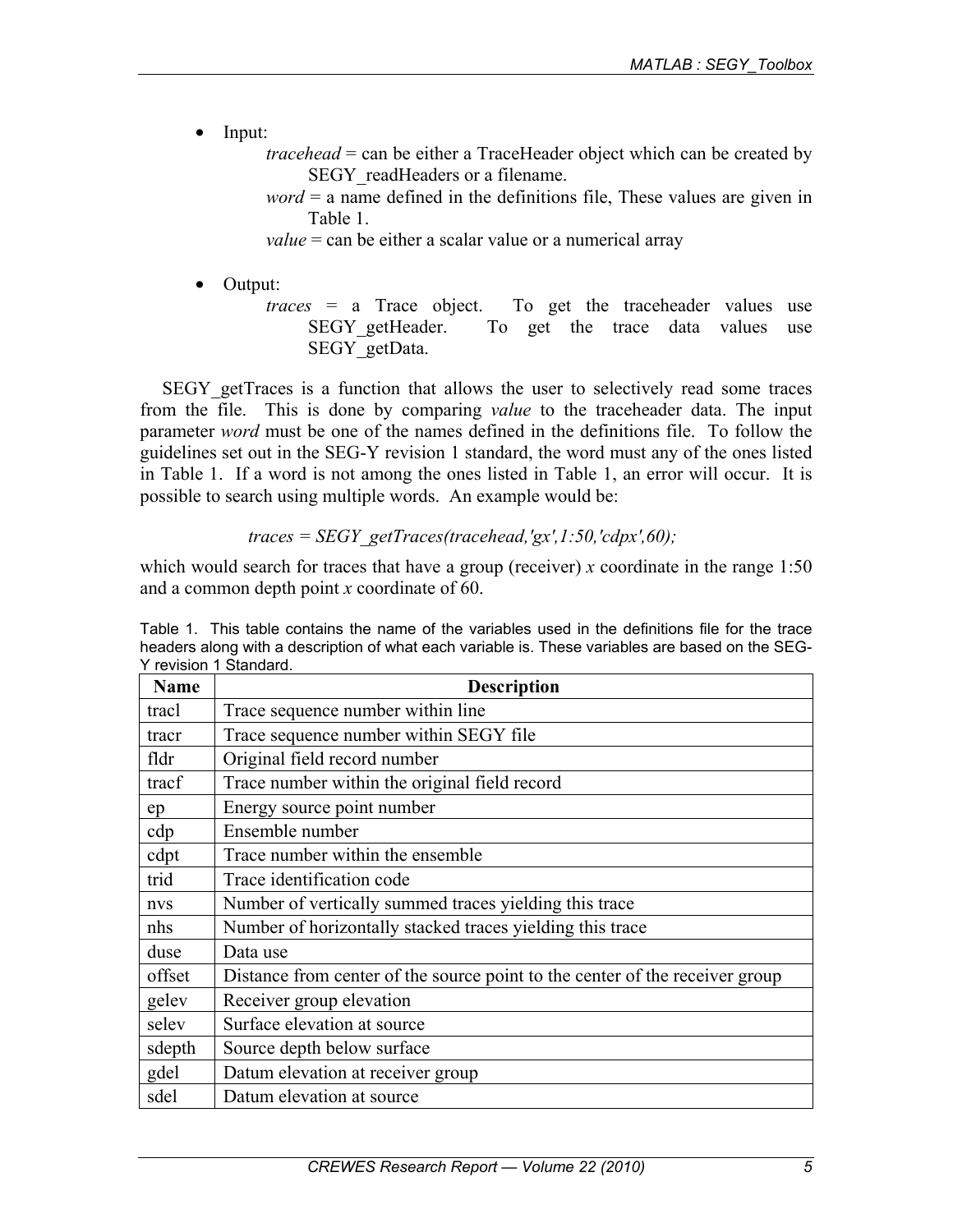| swdep     | Water depth at source                             |
|-----------|---------------------------------------------------|
| gwdep     | Water depth at group                              |
| scalel    | Scalar to be applied to all elevations and depths |
| scalco    | Scalar to be applied to all coordinates           |
| <b>SX</b> | Source coordinate X                               |
| sy        | Source coordinate Y                               |
| gx        | Group coordinate X                                |
| gy        | Group coordinate Y                                |
| counit    | Coordinate units                                  |
| wevel     | Weathering velocity                               |
| swevel    | Subweathering velocity                            |
| sut       | Uphole time at source in milliseconds             |
| gut       | Uphole time at group in milliseconds              |
| sstat     | Source static correction in milliseconds          |
| gstat     | Group static correction in milliseconds           |
| tstat     | Total static applied in milliseconds              |
| laga      | Lag time A                                        |
| lagb      | Lag Time B                                        |
| delrt     | Delay recording time                              |
| muts      | Mute start time in milliseconds                   |
| mute      | Mute end time in milliseconds                     |
| ns        | Number of samples in this trace                   |
| dt        | Sample interval in microseconds for this trace    |
| gain      | Gain type of field instruments                    |
| igc       | Instrument gain constant (dB)                     |
| igi       | Instrument early or initial gain (dB)             |
| corr      | Correlated                                        |
| sfs       | Sweep frequency at start (Hz)                     |
| sfe       | Sweep frequency at end (Hz)                       |
| slen      | Sweep length in milliseconds                      |
| styp      | Sweep type                                        |
| stas      | Sweep trace taper length at start in milliseconds |
| stae      | Sweep trace taper length at end in milliseconds   |
| tatype    | Taper type                                        |
| afilf     | Alias filter frequency (Hz)                       |
| afils     | Alias filter slope (dB/octave)                    |
| nofilf    | Notch filter frequency (Hz)                       |
| nofils    | Notch filter slope (dB/octave)                    |
| lcf       | Low-cut frequency (Hz)                            |
| hcf       | High-cut frequency (Hz)                           |
| lcs       | Low-cut slope (dB/octave)                         |
| hcs       | High-cut slope (dB/octave)                        |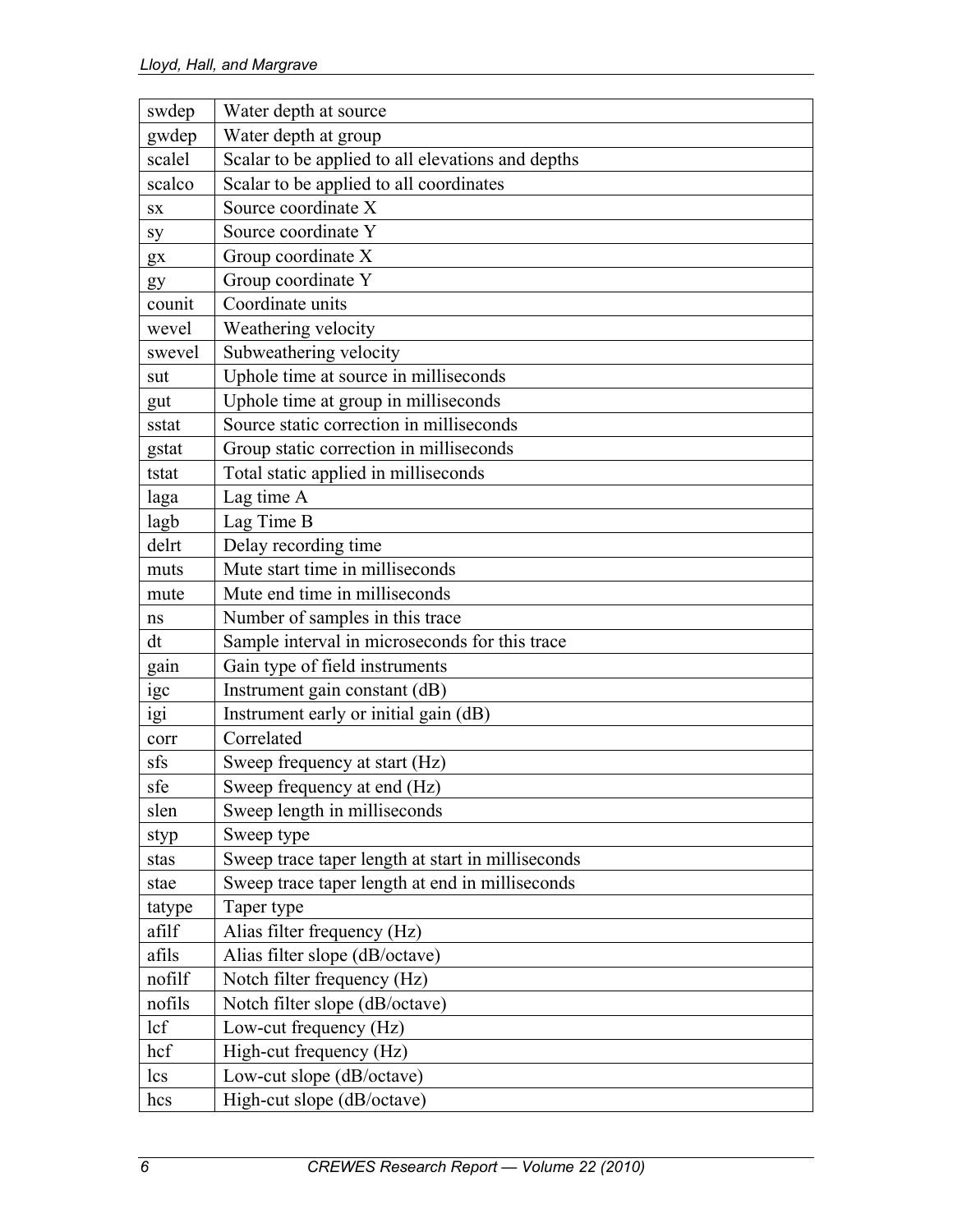| year    | Year data recorded                                                                                                                                                                                                                                                                                                                                                           |
|---------|------------------------------------------------------------------------------------------------------------------------------------------------------------------------------------------------------------------------------------------------------------------------------------------------------------------------------------------------------------------------------|
| day     | Day of year                                                                                                                                                                                                                                                                                                                                                                  |
| hour    | Hour of day                                                                                                                                                                                                                                                                                                                                                                  |
| minute  | Minute of hour                                                                                                                                                                                                                                                                                                                                                               |
| sec     | Second of minute                                                                                                                                                                                                                                                                                                                                                             |
| timbas  | Time basis code                                                                                                                                                                                                                                                                                                                                                              |
| trwf    | Trace weighting factor                                                                                                                                                                                                                                                                                                                                                       |
| grnors  | Geophone group number of roll switch position one                                                                                                                                                                                                                                                                                                                            |
| grnofr  | Geophone group number of trace number one within original field record                                                                                                                                                                                                                                                                                                       |
| grnlof  | Geophone group number of last trace within original field record                                                                                                                                                                                                                                                                                                             |
| gaps    | Gap size                                                                                                                                                                                                                                                                                                                                                                     |
| otrav   | Over travel associated with taper at beginning or end of line                                                                                                                                                                                                                                                                                                                |
| cdpx    | X coordinate of ensemble (CDP) position of this trace (scalar in Trace<br>Header bytes 71-72 (scalco) applies). The coordinate reference system should<br>be identified through an extended header Location Data stanza (see section<br>$D-1$ ).                                                                                                                             |
| cdpy    | Y coordinate of ensemble (CDP) position of this trace (scalar in bytes Trace<br>Header 71-72 (scalco) applies). The coordinate reference system should be<br>identified through an extended header Location Data stanza (see section D-<br>$1$ ).                                                                                                                            |
| iline   | For 3-D poststack data, this field should be used for the in-line number. If<br>one in-line per SEG Y file is being recorded, this value should be the same<br>for all traces in the file and the same value will be recorded in bytes 3205-<br>3208 (lino) of the Binary File Header.                                                                                       |
| xline   | For 3-D poststack data, this field should be used for the cross-line number.<br>This will typically be the same value as the ensemble (CDP) number in Trace<br>Header bytes 21-24, but this does not have to be the case.                                                                                                                                                    |
| sp      | Shotpoint number — This is probably only applicable to 2-D poststack data.<br>Note that it is assumed that the shotpoint number refers to the source location<br>nearest to the ensemble (CDP) location for a particular trace. If this is not the<br>case, there should be a comment in the Textual File Header explaining what<br>the shotpoint number actually refers to. |
| scalsp  | Scalar to be applied to the shotpoint number in Trace Header bytes 197-200<br>to give the real value. If positive, scalar is used as a multiplier; if negative as<br>a divisor; if zero the shotpoint number is not scaled (i.e. it is an integer. A<br>typical value will be -10, allowing shotpoint numbers with one decimal digit<br>to the right of the decimal point).  |
| tval    | Trace value measurement unit                                                                                                                                                                                                                                                                                                                                                 |
| tconstm | <b>Transduction Constant mantissa</b>                                                                                                                                                                                                                                                                                                                                        |
| tconste | <b>Transduction Constant exponent</b>                                                                                                                                                                                                                                                                                                                                        |
| tunit   | <b>Transduction Units</b>                                                                                                                                                                                                                                                                                                                                                    |
| devtr   | Device/Trace Identifier                                                                                                                                                                                                                                                                                                                                                      |
| scalt   | Scalar to be applied to times                                                                                                                                                                                                                                                                                                                                                |
| stypeo  | Source Type/Orientation                                                                                                                                                                                                                                                                                                                                                      |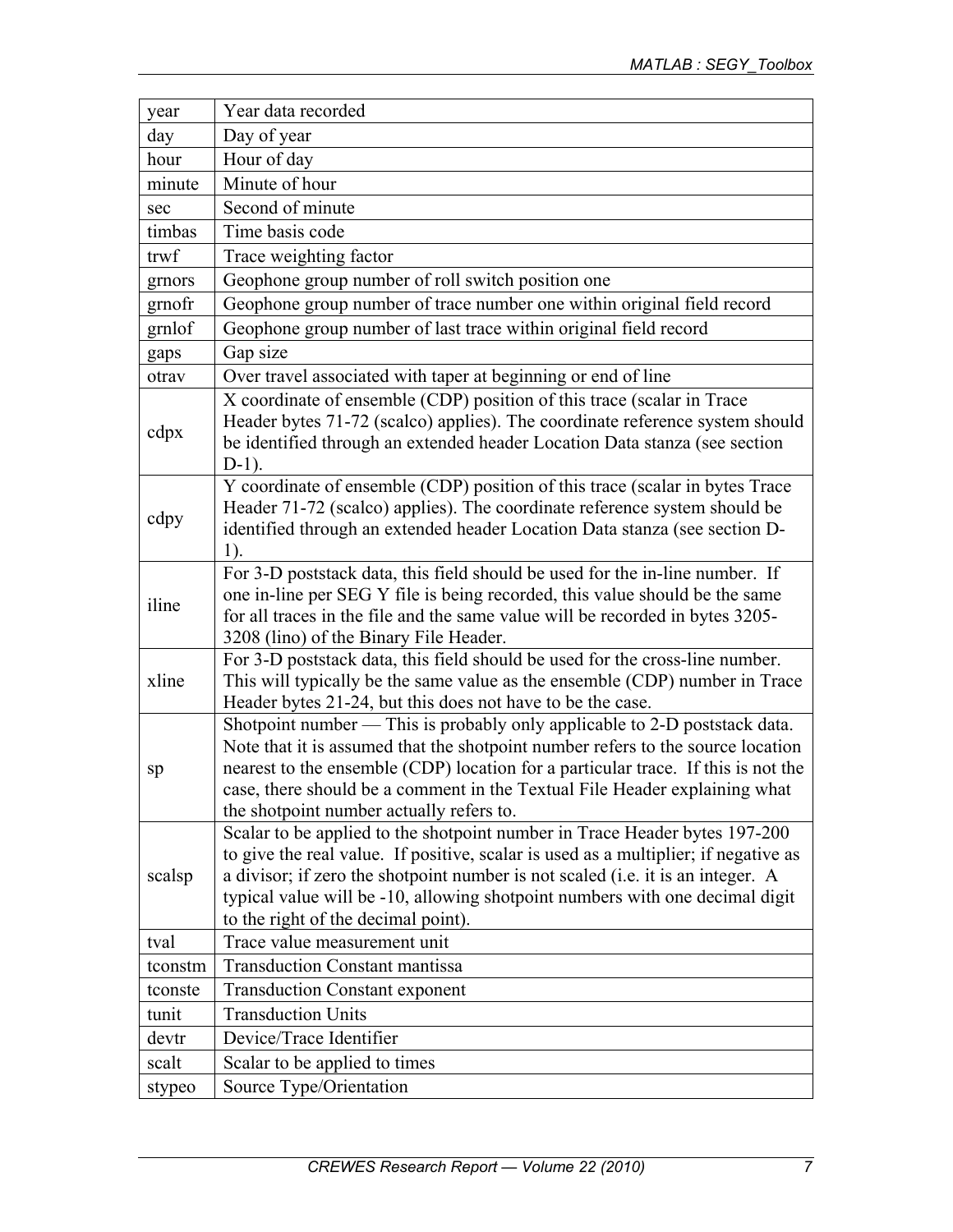| sedm    | Source Energy Direction with respect to the source orientation mantissa?     |
|---------|------------------------------------------------------------------------------|
| sede    | Source Energy Direction with respect to the source orientation exponent?     |
| smmtm   | Source Measurement mantissa                                                  |
| smmte   | Source Measurement exponent                                                  |
| smmtu   | Source Measurement Unit                                                      |
| fbpicks | First Break Picks (This is not part of the SEG-Y Revision 1 Standard but has |
|         | been added as a CREWES Standard)                                             |
| scalfb  | Scaling Factor for first breaks (This is not part of the SEG-Y Revision 1)   |
|         | Standard but has been added as a CREWES Standard)                            |

#### **SEGY\_getHeader**

**Syntax:** *hdr = SEGY\_getHeader(obj,word,scalevals)*  **Examples:** *hdr = SEGY\_getHeader(Texthead,'header') val = SEGY\_getHeader(Binaryhead,word) val = SEGY\_getHeader(Tracehead,word) val = SEGY\_getHeader(Trace,word)* 

- If *obj* is a TextHeader object, a 40 x 80 char array will be returned;
- If *obj* is a BinaryHeader object, word must be a name from the definitions file. SEG-Y revision 1 standard binary header words can be found in Table2. The value returned would be the value that was associated with the variable name.
- If *obj* is a TraceHeader object or a Trace object, word it must be a name from the trace header definitions file. SEG-Y revision 1 trace header standard words can be found in Table 1. This function will return one value associated with this word per trace.

For Trace, TraceHeader, or BinaryHeader objects, the values will be automatically scaled by the scale factor in the header, if it is desired to not have these values scaled, then *scalevals* should be set to zero. An example of this is seen below:

*val=SEGY\_getHeader(tracehead,'fbpicks',0);* 

To allow the values to be scaled enter either of the following:

*val=SEGY\_getHeader(tracehead,'fbpicks',1);*  or *val=SEGY\_getHeader(tracehead,'fbpicks');* 

SEGY getHeader is a tool that will return the header or header values. For a text header object this tool will return the 40 x 80 character text header. For a binary header, trace header, or trace, object this tool requires the header variable name that is desired, such as 'cdp' or 'gx' for trace headers. This tool will then return the values associated with that variable name, for a binary header object there will only be one value returned whereas for a trace or trace header object there will be an array of values where one value belongs to each trace.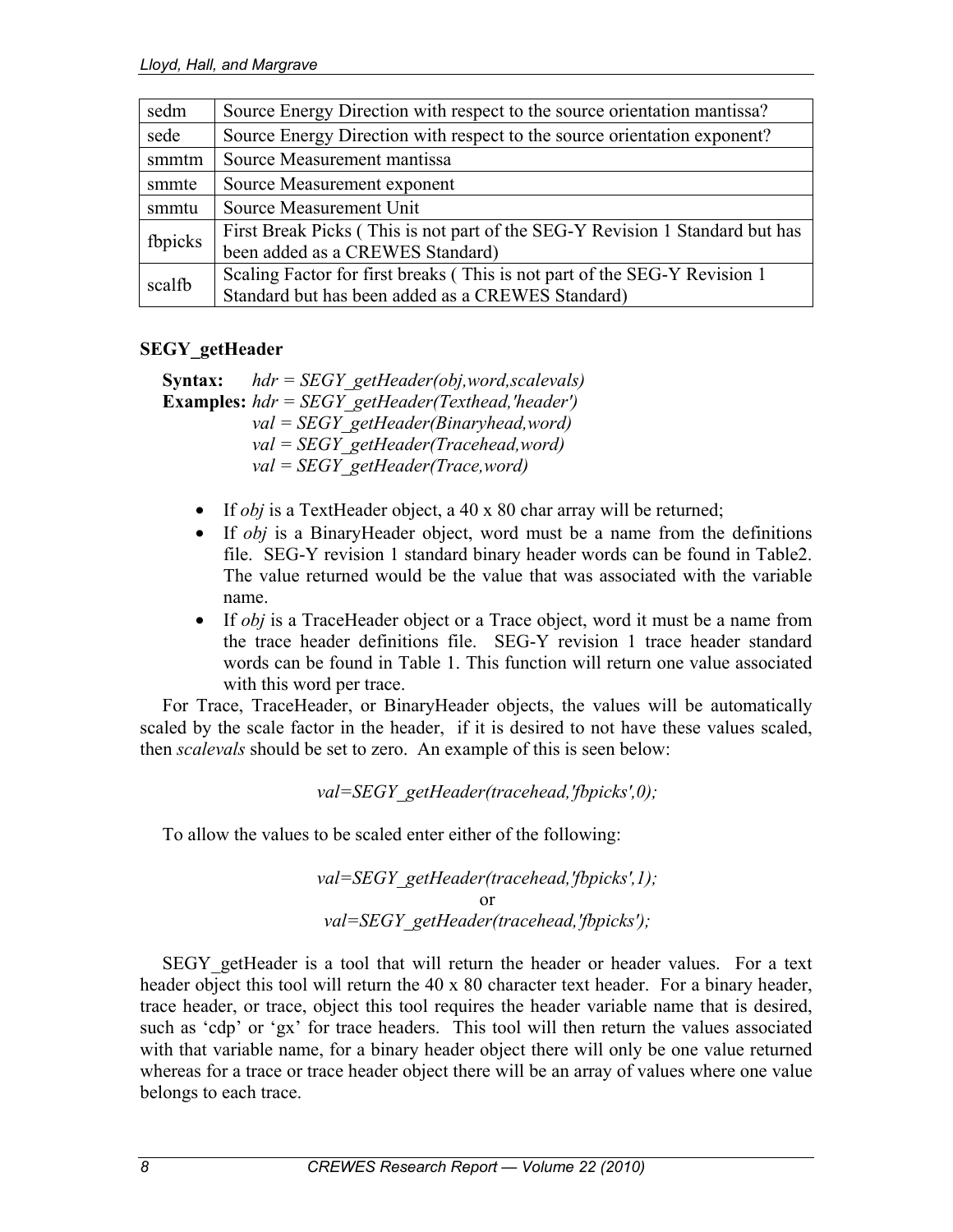TABLE 2. This table contains the name of the variables used in the Binary Header definitions file along with a description of what each variable is. These variables are based on the SEG-Y revision 1 Standard.

| <b>Name</b> | <b>Description</b>                                      |
|-------------|---------------------------------------------------------|
| jobid       | Job identification number                               |
| lino        | Line number                                             |
| reno        | Reel number                                             |
| ntrpr       | Number of data traces per record                        |
| nart        | Number of auxiliary traces per record                   |
| hdt         | Sample interval in microseconds                         |
| dto         | Sample interval of field data in microseconds           |
| hns         | Number of samples per data trace                        |
| nso         | Number of samples recorded in field data per data trace |
| format      | Data sample format code                                 |
| fold        | Ensemble fold                                           |
| tsort       | Trace sorting code                                      |
| vscode      | Vertical sum code                                       |
| hsfs        | Sweep frequency at start (Hz)                           |
| hsfe        | Sweep frequency at end (Hz)                             |
| hslen       | Sweep length (ms)                                       |
| hstyp       | Sweep type code                                         |
| schn        | Trace number of sweep channel                           |
| hstas       | Sweep trace taper length (ms)                           |
| hstae       | Sweep trace taper length (ms)                           |
| htatyp      | Taper type                                              |
| hcorr       | Correlated data traces                                  |
| bgrcv       | Binary gain recovered                                   |
| rcvm        | Amplitude recovery method                               |
| mfeet       | Measurement system                                      |
| polyt       | Impulse signal polarity                                 |
| vpol        | Vibratory polarity code                                 |
| rev         | <b>SEGY Format Revision Number</b>                      |
| flen        | Fixed length trace flag                                 |
| netfh       | Number Extended Textual File Headers                    |
| $unasn1-84$ | Unassigned values 1 through 84                          |

# **SEGY\_setHeader**

**Syntax:** *obj=SEGY\_setHeader(obj,word,value,scalevals)*  **Examples:** *Texthead=SEGY\_setHeader(Texthead,'header',header) Binaryhead=SEGY\_setHeader(Binaryhead,word,value) Tracehead=SEGY\_setHeader(Tracehead,word,value)*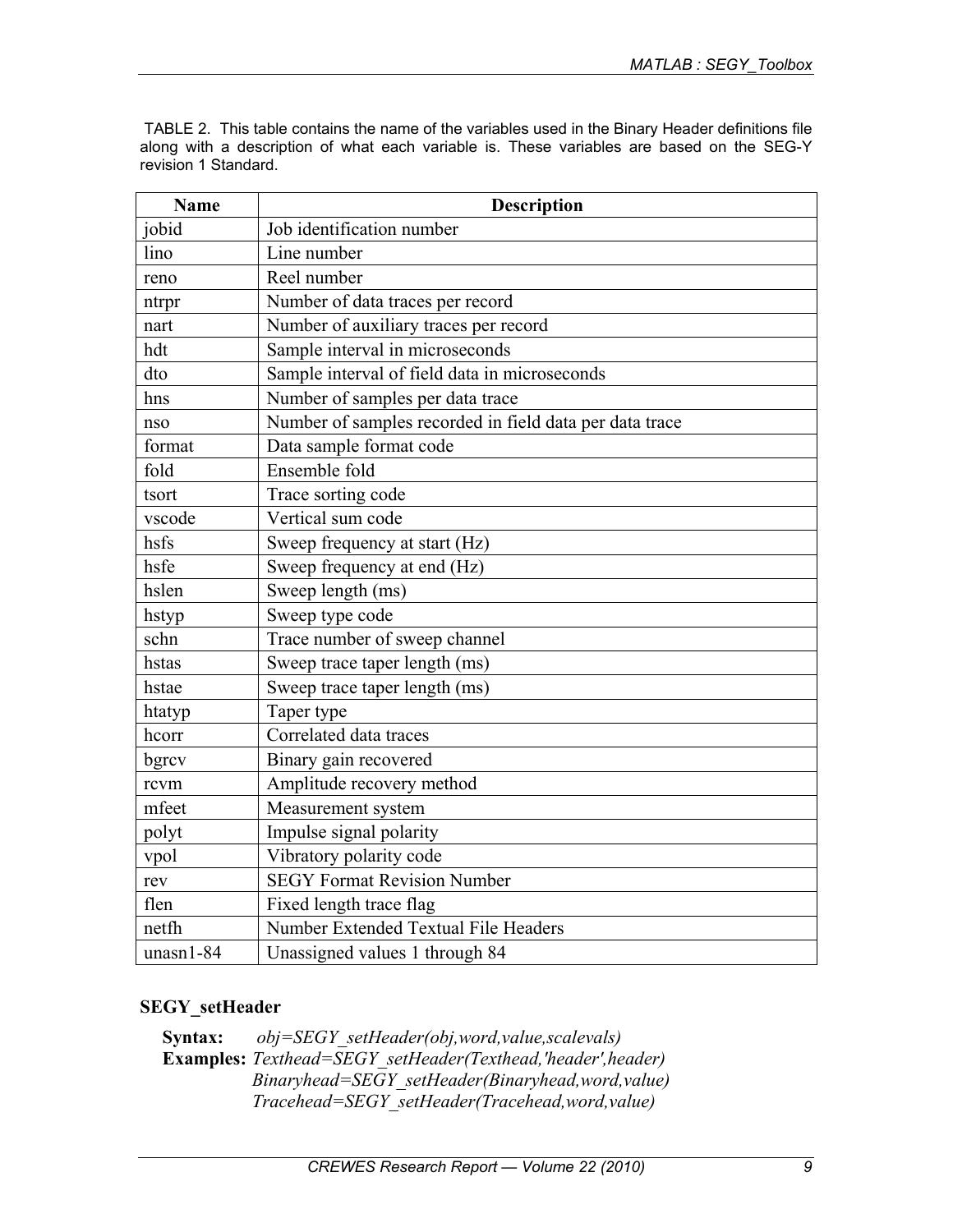*Trace=SEGY\_setHeader(Trace,word,value)* 

- For a TextHeader object, word must be 'header' and value must be a 40 x 80 character array.
- For a BinaryHeader object, word must be a name from the definitions file. The binary header words based on the SEG-Y revision 1 standard can be found in Table 2. Value must be a single value that belonging to the word.
- For a TraceHeader object or a Trace object, word must be a name from the definitions file. SEG-Y revision 1 standard trace header words can be found in Table 1. Value must be a numerical array where the values are described by the word, and the length of value must be the same as the number of traces.

For Trace, TraceHeader, or BinaryHeader objects, the values will be automatically scaled by the scale factor in the header, if it is desired to not have these values scaled then *scalevals* should be zero. An example of this is seen below.

*tracehead=SEGY\_setHeader(tracehead,'fbpicks',values,0);* 

To allow the values to be scaled enter either of the following:

*tracehead=SEGY\_setHeader(tracehead,'fbpicks',values,1);*  or *tracehead=SEGY\_setHeader(tracehead,'fbpicks',values,);* 

SEGY setHeader is a tool that will set the header or header values. For a text header object this tool will change the 40 x 80 character text header to the user specified header. This header must be of the same dimensions. For a binary header, trace header or trace object, this tool will set the header variable name specified by the user to the values that was specified. It is essential that for trace or trace header objects there is one value for each trace.

# **SEGY\_getData**

*Syntax: data = SEGY\_getData(trace);* 

• Input

*trace* = a Trace object containing trace data

- Output
	- *data* = the trace data in the object. This data is organized as follows [number of samples x number of traces]

SEGY getData will return the trace data that is stored in a trace object. This is different from SEGY getTraces as this data is already in Matlab format and is stored in an object. The data can then be manipulated, but if traces are added or subtracted then the trace header values must also be changed to accommodate the change in traces.

# **SEGY\_EditTextHeader**

*Syntax: texthdr = SEGY\_EditTextHeader(texthead);*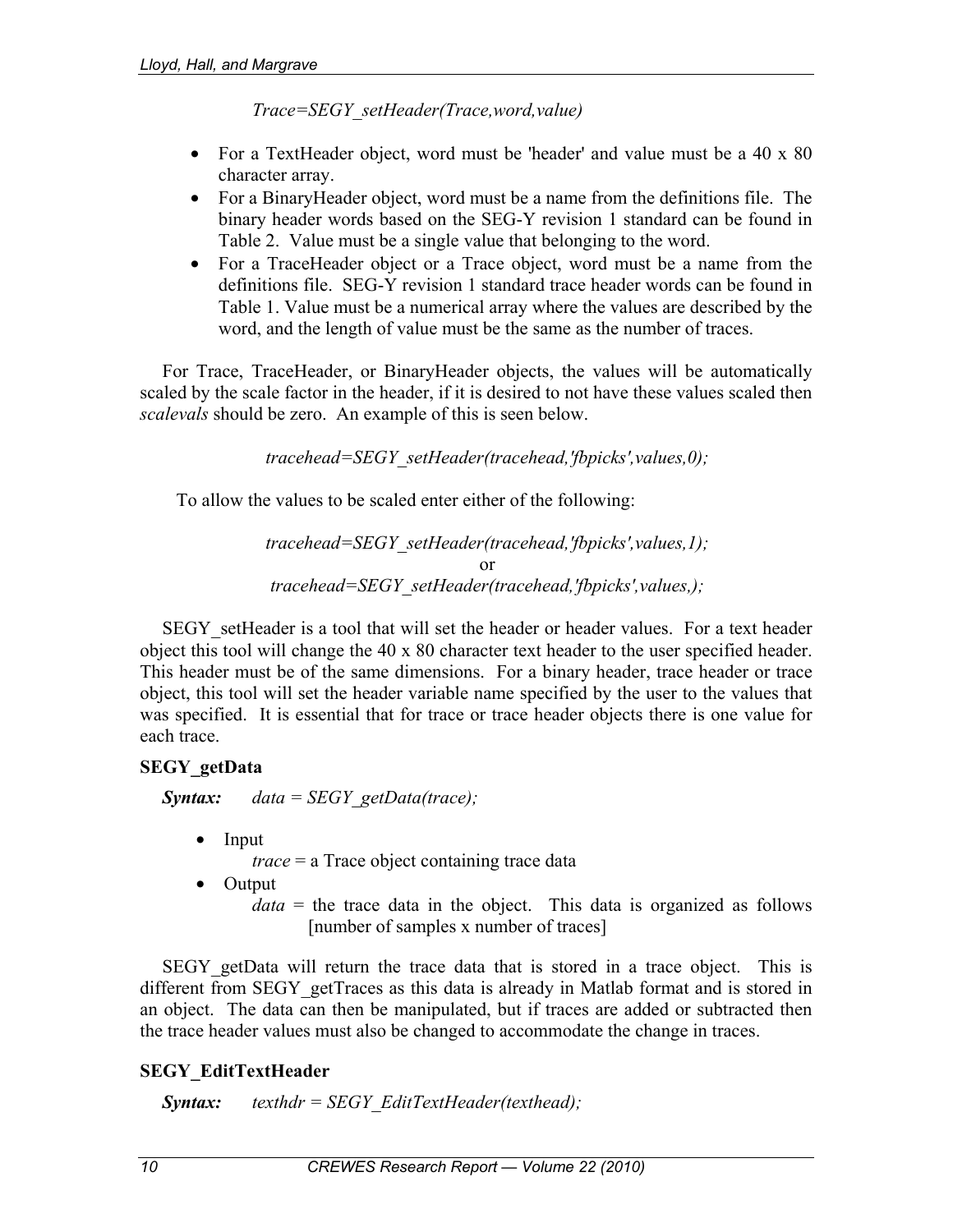*texthdr = SEGY\_EditTextHeader();* 

Inputs:

*texthead* can either be left blank or be a TextHeader object

- Outputs:
	- *texthdr* is a TextHeader object that contains the updated header if the input was a TextHeader object, else texthdr is a 40 x 80 character array of the updated information.

SEGY EditTextHeader is a tool that allows the user to modify the text header. If the text header is in an un-editable format, this tool allows the user to flip between ASCII and EBCDIC formatting.

#### **SEGY\_write**

*Syntax: SEGY\_write(fileout,traces,texthead,binaryhead,extendedhead) SEGY\_write(fileout,traces,texthead,binaryhead)*

• Inputs:

*traces* = can be a Trace object or a cell array where:

 ${1,1}$  = is a matrix of traceheader information. This is a (240 x number of traces) of type uint8.

 ${1,2}$  is a matrix of traces. This is (tracelength x number of traces) of 4-byte floats.

 $fileout$  = the name of the new sgy file should end in .sgy

- *texthead* = can be a 40 x 80 char array or a TextHeader object.
- *binaryhead* = can be a numerical array that satisfies SEG-Y Revision 1 or a BinaryHeader object.
- *extendedhead* = is optional. This should be either a 40 x 80 char array or a TextHeader object. If multiple extended headers are required extendedhead can be a cell array containing multiple char arrays or multiple TextHeader objects.

SEGY write is a tool for writing a new SEG-Y file. It strictly adheres to the SEG-Y Revision 1 standards. The text header is written in ASCII format, and trace data are written in big-endian IEEE floating-point format. The binary header and trace headers are written using the definitions in the Revision 1 standard, however, CREWES has set the last two unassigned variables to first break picks (bytes 233-236) and a scale factor for the first break picks (bytes 237-240). If using nonstandard definitions it is essential that the definitions file contains a SEGY\_Rev1\_EQ column in the spreadsheet, with a list of the Revision 1 standard equivalents. Please see the non-standard SEG-Y files section for more information.

# **SEGY\_writeHeaders**

*Syntax:SEGY\_writeHeaders(fileout,texthead,binaryhead,extendedhead,permission) SEGY\_writeHeaders(fileout,texthead,binaryhead)* 

• Inputs:

*fileout* = the name of the new sgy file should end in .sgy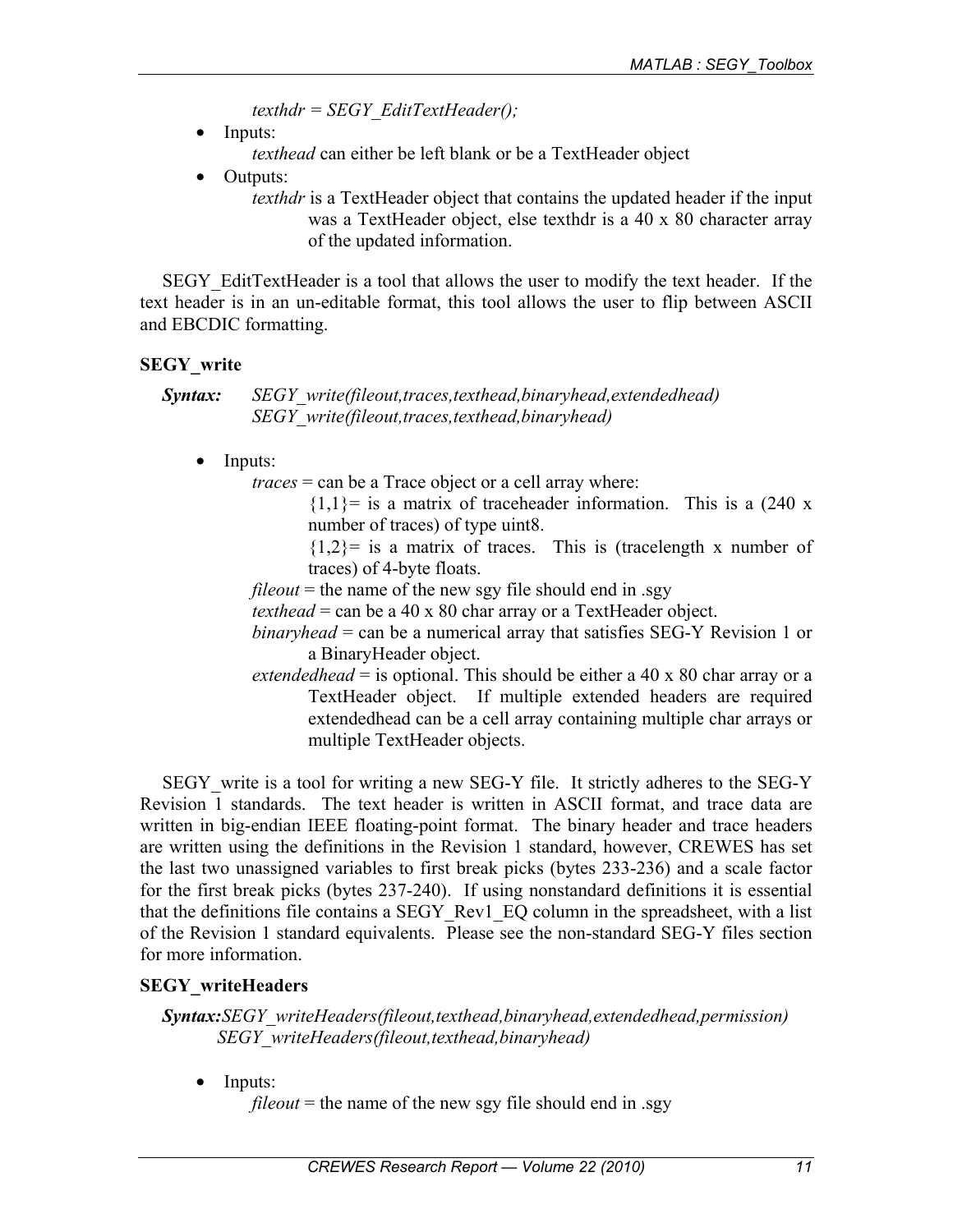*texthead* = can be a 40 x 80 char array or a TextHeader object.

- *binaryhead* = can be a numerical array that satisfies SEG-Y Revision 1 or a BinaryHeader object.
- *extendedhead* = is optional. This should be either a 40 x 80 char array or a TextHeader object. If multiple extended headers are required then extendedhead can be a cell array containing multiple char arrays or multiple TextHeader objects.
- *permission* = if you want to rewrite the headers (not recommended) then use permission='r+' If you want to overwrite an old file or create a new one use permission='w+'. 'w+' is the default.

SEGY\_writeHeaders is a tool that will only write the text header, binary header, and any extended headers. This is to allow traces to be written in a loop in a subsequent step. To write the traces use SEGY\_writeTraces. Like SEGY\_write, this tool also adheres to the SEG-Y Revision 1 standards.

#### **SEGY\_writeTraces**

*Syntax: SEGY\_writeTraces(fileout,traces,numcurtraces,numcurshots) SEGY\_writeTraces(fileout,{tracehead, tracedata},numcurtraces,numcurshots)* 

• Inputs:

*fileout* = the name of the new sgy file should end in .sgy

- *traces* = can be a Trace object or a cell array where:
	- ${1,1}$ = is a matrix of traceheader information. This is a (240 x number of traces) of type uint8.
	- ${1,2}$  is a matrix of traces. This is a (tracelength x number of traces) of 4-byte floats.
- *numcurtraces* = this numeric value states the number of traces that have been written to the file already. This is required for SEG-Y Revision 1 Standards.
- *numcurshots* = this is a numeric value that depicts the number of shots that are currently in the file. This is optional but can be helpful when retrieving data.

SEGY writeTraces is a tool that will write trace headers and traces to a file. This tool appends new traces to the end of the file. This function requires the number of traces that are already in the file to be specified. The headers must be written to the file first and then the traces may be appended. To write the headers to the file use SEGY\_writeHeaders first.

#### **NON-STANDARD SEG-Y FILES**

When attempting to read SEG-Y files it is rare that they will conform to the SEG-Y Revision 1 Standard. This toolbox can read in these files, however, a few more steps are required. If the trace headers or binary header do not conform to the SEG-Y Revision 1 standard, then a new comma delimited file with definitions needs to be created. This file can either be generated using SEGY\_StandardizeHeader, or any spreadsheet program. If a spreadsheet program is being used there must be the column headings: *Name, startByte,*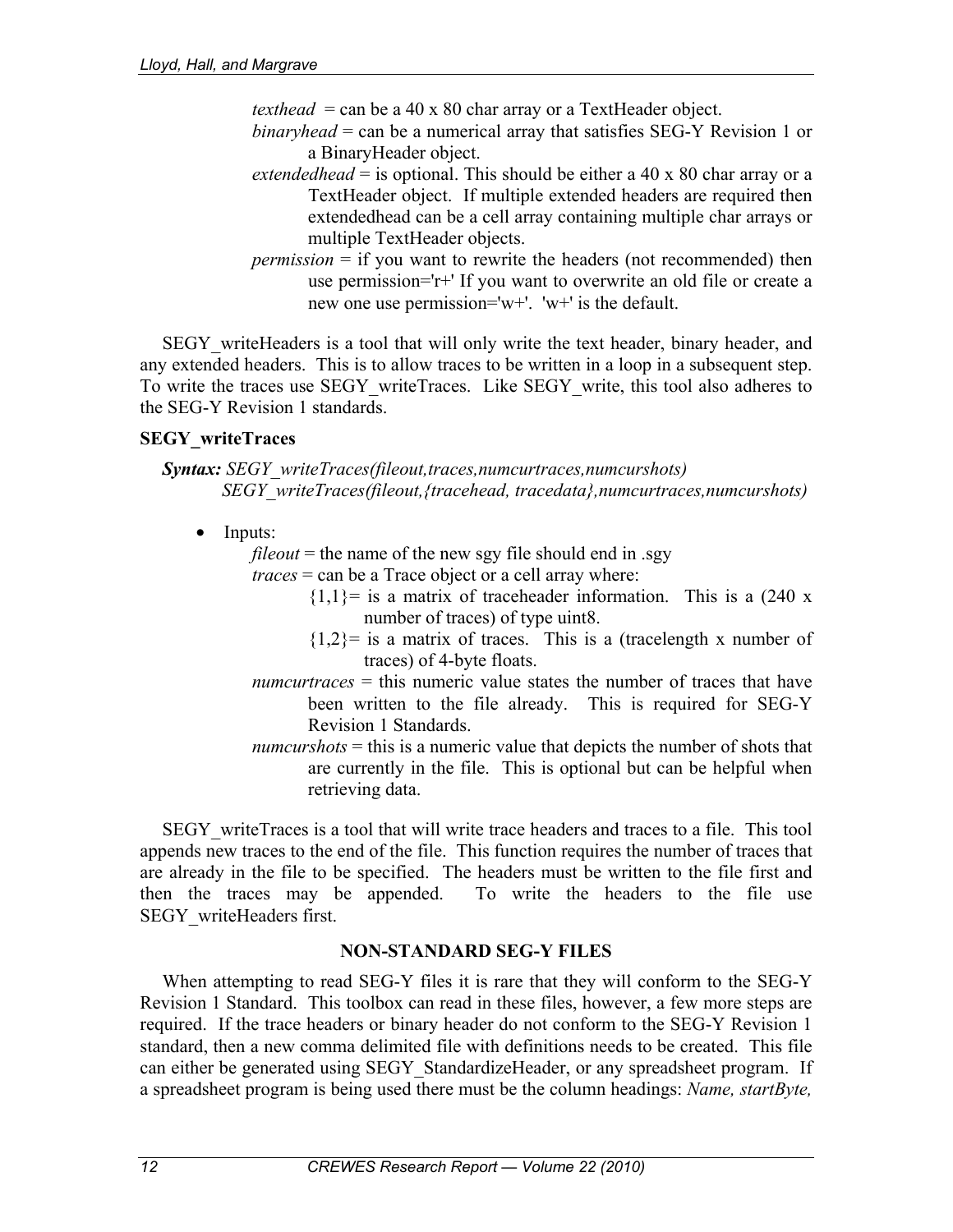*endByte, Type, SEGY\_Rev1\_EQ,* and *Description*. *Name* is a variable name used to describe the value, *startByte* is where the value begins and the *endByte* is where the value ends, *Type* is the number format such as int16, and *Description* is a description of the variable. *SEGY\_Rev1\_EQ* is the SEG-Y\_Revision 1 equivalent; this should be one of the variable names defined in the Table 1 or Table 2. An example of the SEGY\_StandardizeHeader interface can be seen in Figure 2. Once this file is created, the non standard file can be read in by adding 'bindefinitions', 'bindefinitionfilename.csv' for binary headers or 'trcdefinitions', 'tracedefinitionfilename.csv'. For binary header definitions using the tool SEGY read it would look like this:

[txth, binh, trc, exth]=SEGY\_read(filein, 'bindefinitions','nameofdefinitionsfile.csv')

This tool box uses bytes 3224 and 3225 in the file to determine whether or not the file is big endian or little endian, these bytes, in the binary header, are reserved to identify the format of the data traces. If these bytes are not reserved for the format of the data traces the values in the file will not be decoded correctly. If this occurs, use SEGY\_endianSwap to correct for this. If a text header is read in incorrectly use SEGY\_EditTextHeader to decode appropriately. Extended Headers are assumed to be 40 x 80 character arrays in this initial release.

|                      | Header Format Converter |      |           |                     |                   |                                 |                                                              | la O                                                      |
|----------------------|-------------------------|------|-----------|---------------------|-------------------|---------------------------------|--------------------------------------------------------------|-----------------------------------------------------------|
|                      |                         |      |           |                     |                   |                                 |                                                              |                                                           |
|                      |                         |      |           |                     |                   |                                 |                                                              |                                                           |
| Plot?                | Color                   | Name | startByte | endByte             | Type              | SEGY Rev.1                      | <b>Description</b>                                           |                                                           |
| $\blacktriangledown$ | $Black - track$         |      | 1         | 4                   | int32             | tracl<br>۰                      | Trace sequence nun ^                                         | Standardize Header<br><b>Plot Selected</b>                |
| $\Box$               | $Black - tracr$         |      | 5         | 8                   | int32             | $\div$ tracr                    | Trace sequence nun                                           |                                                           |
| E                    | $Black - flat$          |      | 9         | 12                  | int32             | $-$ fidr                        | - Original field record                                      |                                                           |
| $\Box$               | $Black - track$         |      | 13        | 16                  | int32             | $\div$ tracf                    | $\overline{\phantom{a}}$ Trace number within                 |                                                           |
| Г                    | Black $\div$ ep         |      | 17        | 20                  | int32             | $\blacktriangleright$ ep        | Energy source point                                          | 500                                                       |
| E                    | $Black - cdp$           |      | 21        | 24                  | int32             | $\bullet$ cdp                   | $\overline{\phantom{a}}$ Ensemble number                     |                                                           |
| E                    | $Black - cdpt$          |      | 25        | 28                  | int32             | $\blacktriangleright$ cdpt      | - Trace number within                                        | 450                                                       |
| Г                    | $Black - trid$          |      | 29        | 30                  | int16             | $~\div~$ trid                   | $\overline{\phantom{a}}$ Trace identification $\overline{c}$ | 400                                                       |
| Г                    | $Black - nvs$           |      | 31        | 32                  | int <sub>16</sub> | $\sqrt{N}$                      | - Number of vertically                                       |                                                           |
| E                    | Black $\div$ nhs        |      | 33        | 34                  | int <sub>16</sub> | $~\cdot$ nhs                    | - Number of horizonta                                        | 350                                                       |
| г                    | $Black - dust$          |      | 35        | 36                  | int16             | $\blacktriangleright$ duse      | $\overline{\phantom{a}}$ Data use                            | 300                                                       |
| $\Box$               | $Black - offset$        |      | 37        | 40                  | int32             | $\overline{\phantom{a}}$ offset | - Distance from cente                                        | 250                                                       |
| $\Box$               | $Black - gelev$         |      | 41        | 44                  | int32             | $\overline{\phantom{a}}$ gelev  | - Receiver group eleva                                       |                                                           |
| $\Box$               | $Black - selev$         |      | 45        | 48                  | int32             | $\overline{\phantom{a}}$ selev  | $\sim$ Surface elevation at                                  | 200                                                       |
| $\Box$               | $Black - sdepth$        |      | 49        | 52                  | int32             | $\blacktriangleright$ sdepth    | Source depth below                                           | 150                                                       |
| $\Box$               | Black $\div$ gdel       |      | 53        | 56                  | int32             | $-$ gdel                        | $\sim$ Datum elevation at r                                  |                                                           |
| Г                    | $Black - sdel$          |      | 57        | 60                  | int32             | $\overline{\phantom{a}}$ sdel   | $\sim$ Datum elevation at s                                  | 100                                                       |
| $\Box$               | $Black - swdep$         |      | 61        | 64                  | int32             | $\overline{\phantom{a}}$ swdep  | - Water depth at sour-                                       | 50                                                        |
| Г                    | $Black - gwdep$         |      | 65        | 68                  | int32             | $\blacktriangledown$ gwdep      | - Water depth at grou                                        |                                                           |
| Г                    | $Black - scale$         |      | 69        | 70                  | int16             | $\overline{\phantom{a}}$ scalel | Scalar to be applied                                         | $\mathbf{0}$                                              |
| $\overline{1}$       | Rlock - cealen 71       |      |           | 72                  | int46             | eenlen                          | Sealar to he annited                                         | 200<br>100<br>300<br>400<br>$\mathbf{0}$<br><b>Traces</b> |
|                      |                         |      |           | $\mathbf{H}$ .      |                   |                                 |                                                              | tracl                                                     |
|                      | Add Line                |      |           | <b>Unselect All</b> |                   |                                 | Delete Line                                                  |                                                           |
|                      |                         |      |           |                     |                   |                                 |                                                              |                                                           |

FIG. 2. This figure shows the SEGY\_StandardizeHeader interface. The table contains the essential definition information along with some plotting controls for the plot on the right. Several different variables can be plotted at the same time.

#### **CONCLUSIONS**

The SEGY Toolbox is a new set of Matlab tools for the purpose of reading, modifying and writing SEG-Y files. As this toolbox is new, suggestions and comments on the functionality of this toolbox will be appreciated.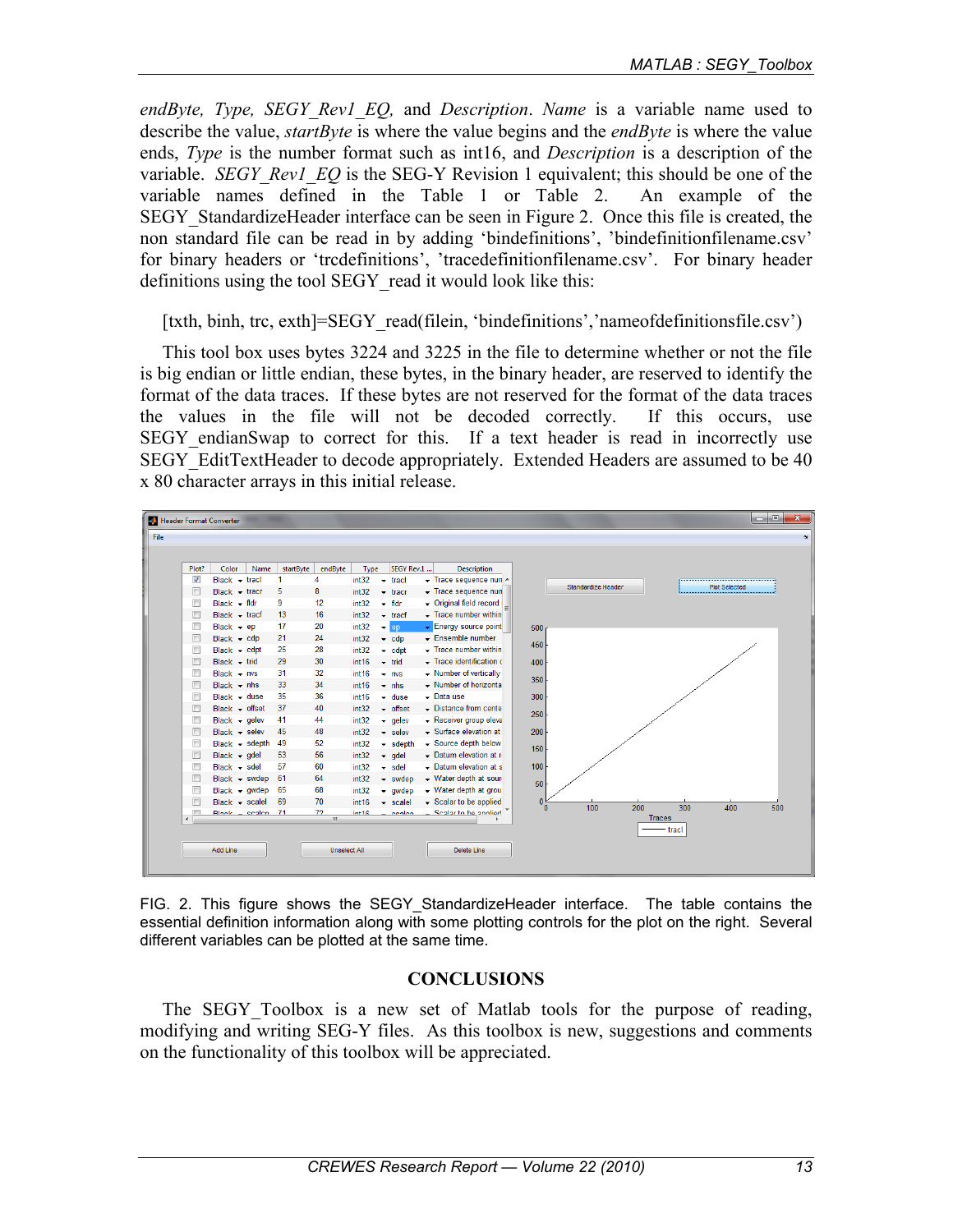### **EXAMPLES**

#### **Reading a SEG-Y file into Matlab.**

Some analyses are more easily done in a Matlab environment rather than a processing environment. Using commercial processing software, processed data was saved as a SEG-Y file and then opened using the SEGY\_Toolbox in Matlab. The goal is to find the common midpoint gather at 550 m and plot against offset.

- 1. Read in the SEG-Y file called prodata.sgy. *[traces,texthead,binaryhead,extendedhead]=SEGY\_read(prodata.sgy);*
- 2. Get the cmp values and offset values for all traces *cmp=SEGY\_getHeader(traces,'cdp'); offset=SEGY\_getHeader(traces,'offset');*
- 3. Search the cmp to find the value at 550m. *ind=find(cmp==550);*
- 4. Find the traces and offsets that belong to those values *offset550=offset(ind); data=SEGY\_getData(traces); data550=data(ind);*
- 5. Plot an image of the data against offset. *[traces,texthead,binaryhead,extendedhead]=SEGY\_read(prodata.sgy); dt= SEGY\_getHeader(binaryhead,'hdt'); or dt=SEGY\_getHeader(traces,'dt'); time=0:dt(1):size(data550,1)\*dt(1); plotimage(data550,time,offset550);*

# **Writing a SEG-Y file from Shot Records Created in Matlab.**

In the CREWES toolbox there are tools that use finite differencing algorithms to create shot records. It would be useful to make several shot records and write them to a SEG-Y file.

1. Create the variables for the shot records.

*velocity=1500\*ones(101,151);velocity(51:end,:)=4500; dx=10; dtstep=(dx\*(1/sqrt(2)./(max(velocity(:))))-.0001); % For stability dt=0.002; tmax=3; xrec=0:dx:1500; zrec=0\*xrec; [wavelet,twave]=ricker(dt,40);* 

2. Plan the seismic experiment. There will be 3 shots at 300m, 900m and 1200m. Each shot will have a receiver every 10 meters along the line for a total of 151 receivers per shot.